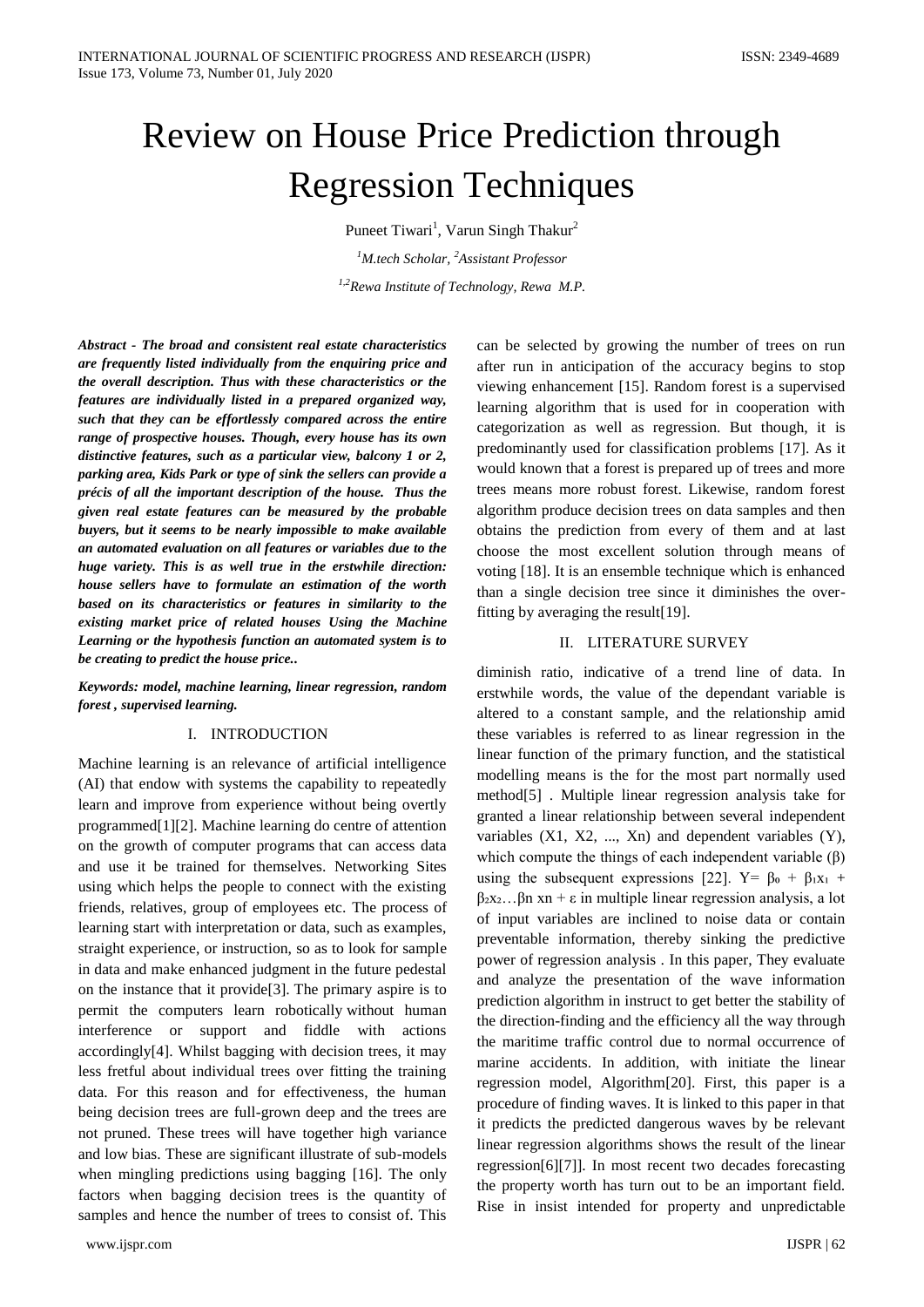behaviour of financial system induce researchers to come across out a method that forecast the real estate prices devoid of any biases. Therefore, it is a challenge meant for researchers to discover out all the miniature features that can have an effect on the outlay of property and create a predictive model by taking into deliberation all the features. Constructing a predictive model for real estate price evaluation necessitate methodical information on the subject. A lot of researchers have effort on this problem and converse their research work. For the most division of this research work is enthused from this [31]. The author has worn out the housing data set since Centris.ca and duProprio.com. Their dataset consists of just about 25,000 examples and 130 factors. Approximately 70 features were worn out from the above websites and real estate agencies such as, RE/MAX, Century 21, and Sutton, etc. Erstwhile 60 features were socio-demographic based on everywhere the property is positioned [32]. Later, author put into practice Principal Component Analysis to decrease the dimensionality. The author used four regression techniques to forecast the price worth of the property. The four methods are Linear Regression, Support Vector Machine, KNearest Neighbors (KNN) and Random Forest Regression and an ensemble move towards by combining KNN and Random Forest Technique. The ensemble moves towards forecast the prices with least error of 0.0985 [9]. Though, applying PCA did not perk up the prediction error. A group of researchers have been complete on Artificial Neural Networks. This has helped many researchers focusing on real estate problem to resolve using neural networks. In [7], the author has compared hedonic price model and ANN model that forecast the house prices. Hedonic price models are essentially used to calculate the price of any commodity that is dependent relative on internal description as well as external descriptions [10]. The hedonic model fundamentally involves regression technique that believes various parameters such as property area, age, bedrooms number and so on. The Neural Network is trained to begin with and the weights and biases of the edges and nodes in that order are measured using trial and error method. Training the Neural Network model is a black box technique. However, the RSquared value for Neural Network model was greater compared to hedonic model and the RMSE value of Neural Network model was reasonably lower[11]. Hence it is finished that Artificial Neural Network performs superior than Hedonic model. A number of researchers like that in have used classifiers to forecast the property values. The author in research article has collected the data from Multiple Listing Service (MLS), historical mortgages rates and public school ratings. Real Estate Data was obtained from Metropolitan Regional Information Systems (MRIS) database. The author extracted approximately 15,000 records from these three

sources which included 76 variables. Subsequently, t-test was used to select 49 variables as a preliminary screening. Their research question was to determine whether the closing price was higher or lower than the listing price. Thus to speak to this categorization problem, the author used four machine learning models. C4.5, RIPPER, Naive Bayesian, and AdaBoost are the four algorithms used by writer. However, they originate that RIPPER outperforms previous house prediction model. However the problem is that presentation evaluation is pedestal only on classifiers. Performance comparison of other machine learning algorithms should also be measured. In article, the authors have forecast the stock market prices using linear regression methods [12].

## III. PROBLEM DEFINITION

The broad and consistent real estate characteristics are frequently listed individually from the enquiring price and the overall description. Thus with these characteristics or the features are individually listed in a prepared organized way, such that they can be effortlessly compared across the entire range of prospective houses. Though, every house has its own distinctive features, such as a particular view, balcony 1 or 2, parking area, Kids Park or type of sink the sellers can provide a précis of all the important description of the house[13]. Thus the given real estate features can be measured by the probable buyers, but it seems to be nearly impossible to make available an automated evaluation on all features or variables due to the huge variety. This is as well true in the erstwhile direction: house sellers have to formulate an estimation of the worth based on its characteristics or features in similarity to the existing market price of related houses. The assortment of the characteristics or the huge number of features makes the challenging task to calculate approximately a satisfactory market price. Apart, a description of the significant features of the house, the house depiction is also a means of raising interest in the reader, or in other words to convince the person. It is probable that there are definite word sequences in the language text that seduce probable buyers more than others. Therefore, there may be a relation between the language or verbal communication sentence used in the explanation or summary and the value of the property. This evaluation does not spotlight principally on the house characteristics, but on all words within the feature summary. For example, a summary with the word extremely can break one with the word very looking at price fluctuation: the difference between real estate house price asking- and selling price. This can mean that the word or the feature variable highly is commonly seen in summary of the detail database that show an boost in real estate house price prediction while the features having low characteristics very generally leads to a decrease in price.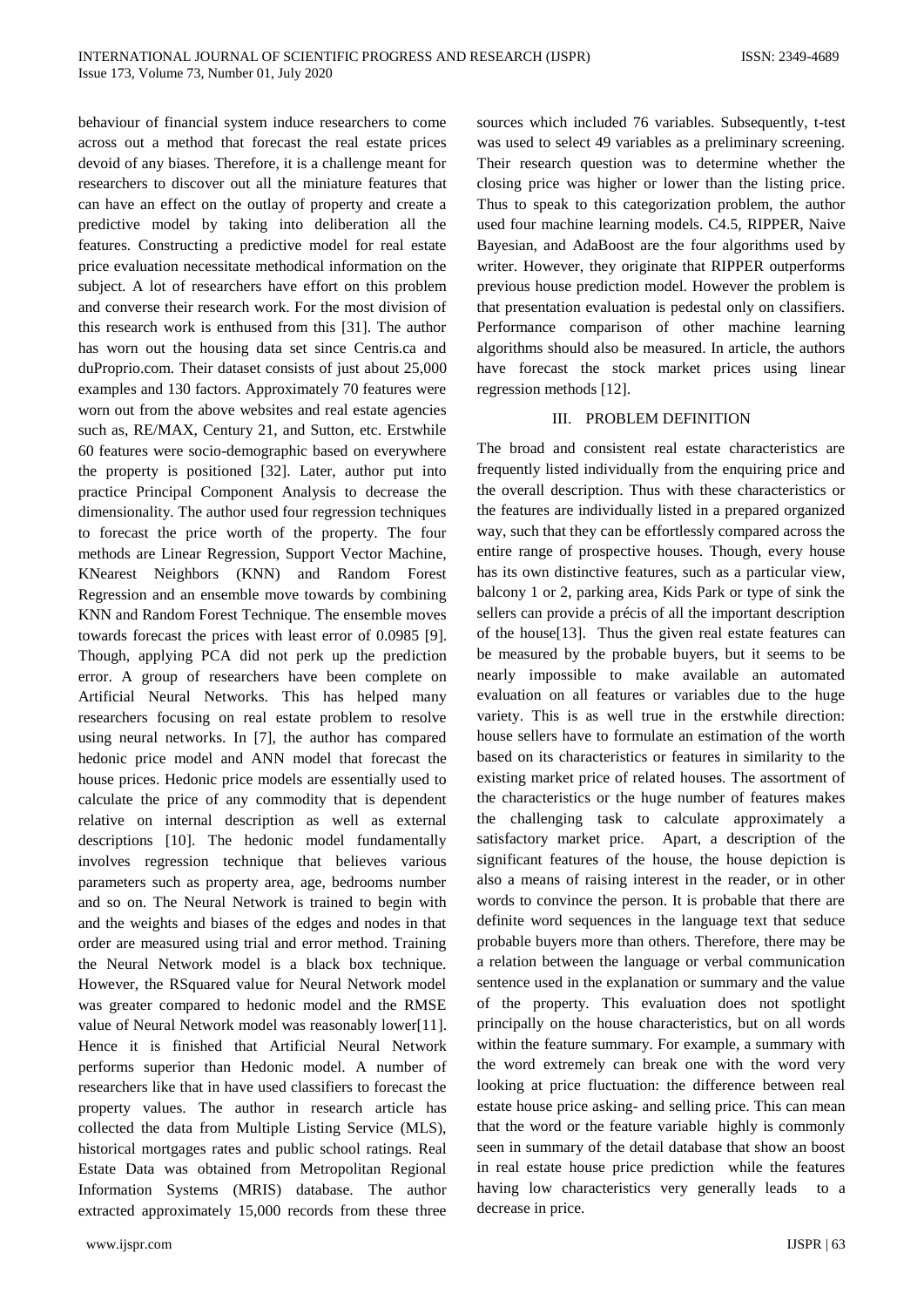### IV. PROPOSED METHODOLOGY

Before going in the methodology understanding of the problem is much important. The problem is creating the hypothesis function that may give the prediction of the target value based on the data given as the training part. Then see or analyze the prediction on the testing part of the data. Here the data given is on the house price and its respective features which accommodate the price of the house. Thus to build the machine to learn the data features and predict the price accurate is the challenging task. This will also help the society of the real estate builder to easily predict the price of the land, house etc according to their feature with the help of this model. The data set for this thesis is taken from Kaggle's Housing Data Set Knowledge Competition. Data set is simple and this thesis aims at the prediction of the house price (residential) in Ames Lowa, USA. Thus the data has been downloaded from the Kaggle Housing Datasets. The detail of the dataset is as follows it contain 81 explanatory variables or the features or characteristics variable. The last variable is considered as the target value; here it is named as Sale Price, which is the actual price of the house. The when machine will predict the price it will get matched with the actual value and the mean error will get calculated which will give the accuracy rate of the model. The data set may contain the various detail features of the houses. With explanatory variables describing (almost) every aspect of residential homes in Ames, Iowa, this challenges the researcher to predict the final price of each homeNow import the data set by the help of the pandas in python platform and analyze the data set. Check all the features of the house related to the dependent target. Analyze and visualize the data by checking the missing values, fill all the missing values by taking median of all the values of that attribute. Change the data which are in categorical form, place the one hot encoder, or the label encoder coding for changing the categorical data into the numerical data. Change the entire alphabet values of the attribute into the numerical values. Find the appropriate features by the help of heat map and the correlation matrix generated by the help of Seaborn in python. Select the most nearly features to which the label target is truly dependent. Before applying the machine learning regression function to the data, split the data into two parts one is training data and another is the testing data .Apply the machine learning on the training part of the data by the help of the sklearn library on python platform.

The detail explanation of the data flow diagram is as follows the data set has been taken from the kaggle dataset. The fetching operation is done by the help of the

pandas library function as in the format of .csv file and giving the path where data is stored.



Figure1 Data Flow Diagram

After fetching the data, some cleaning process is applied to the data to make it provide useful information. Thus the missing values is the attribute is checked and clean it out i.e. drop attribute if it is not much useful feature or fill the missing value by taking the median of the all values. After cleaning process is done then the categorical data is get specified and applied the one hot encoder to it. Thus after applying the one hot code encoder the correlation matrix is calculated to select the appropriate features, further the whole data set is divided or split into two parts in 80% in training data and 20% in testing data. Then the further process applying machine learning is processed and three regression technique is applied to the dataset linear regression, random forest.

Algorithm or the pseudo-code is as follows

*Step 1: Fetch the data set in appropriate format*